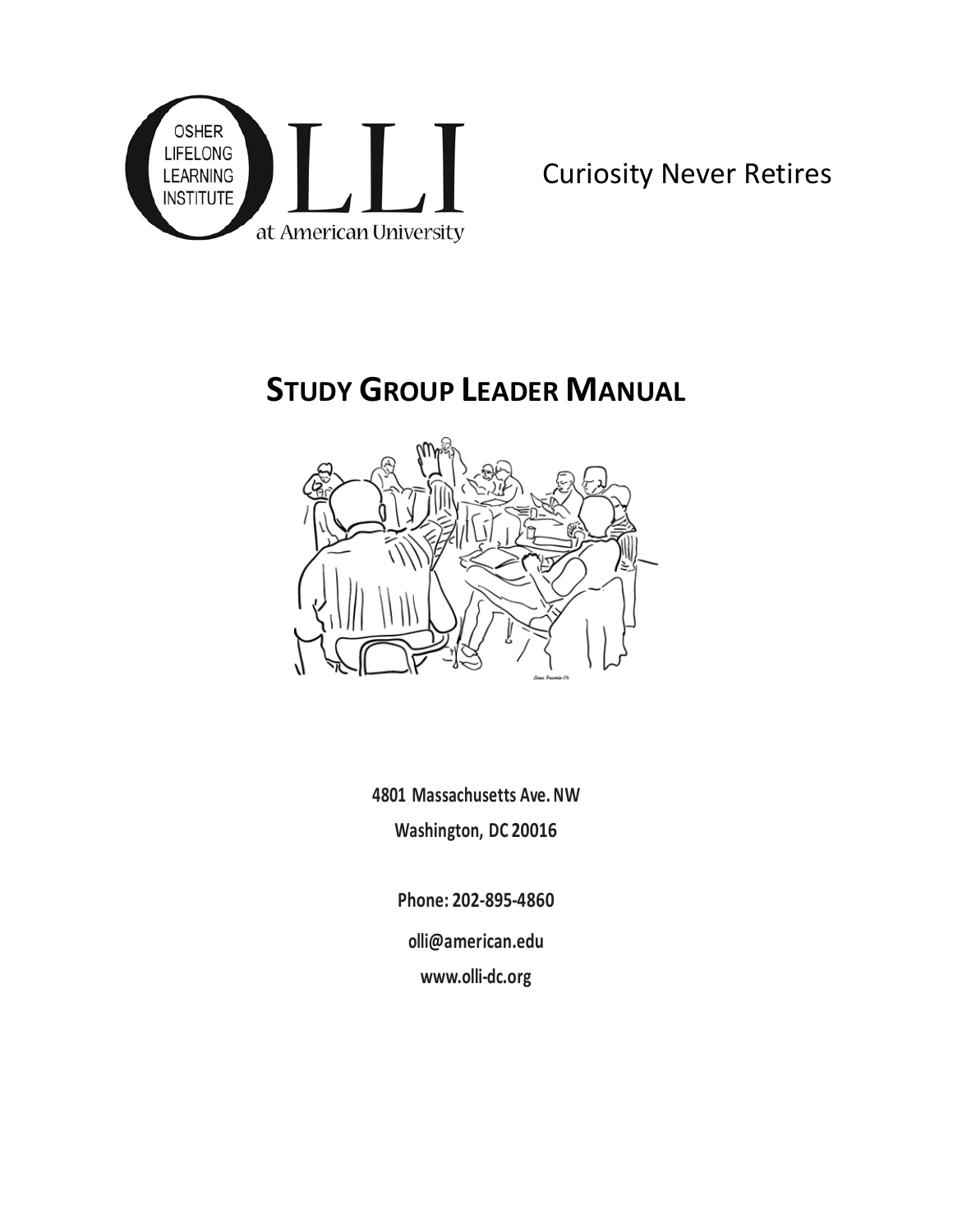# **Preface**

We are delighted that you are leading a study group at OLLI and hope this manual will serve as a useful resource.

The Osher Lifelong Learning Institute (OLLI) at American University began as the Institute for Learning in Retirement in 1982. OLLI remains dedicated to the proposition that learning is a lifelong process. We offer an exciting program of study groups for intellectually active people who wish to pursue learning within an inquisitive community, as well as lecture series on Fridays during the Fall and Spring semesters, and on two mornings a week during January and May.

Consult the OLLI website: www.olli-dc.org

# **Thank you**

We are indebted to the Osher Lifelong Learning Institute at Brandeis (BOLLI) as well as the Curriculum Committee of the OLLI at Furman University. We also thank the Institute for Retired Professionals at the New School University (formerly the New School for Social Research) which has done much of the pioneering research in this field. Thank you also to the many OLLI at AU members who have worked to plan and hold the SGL orientations and have also worked on this manual.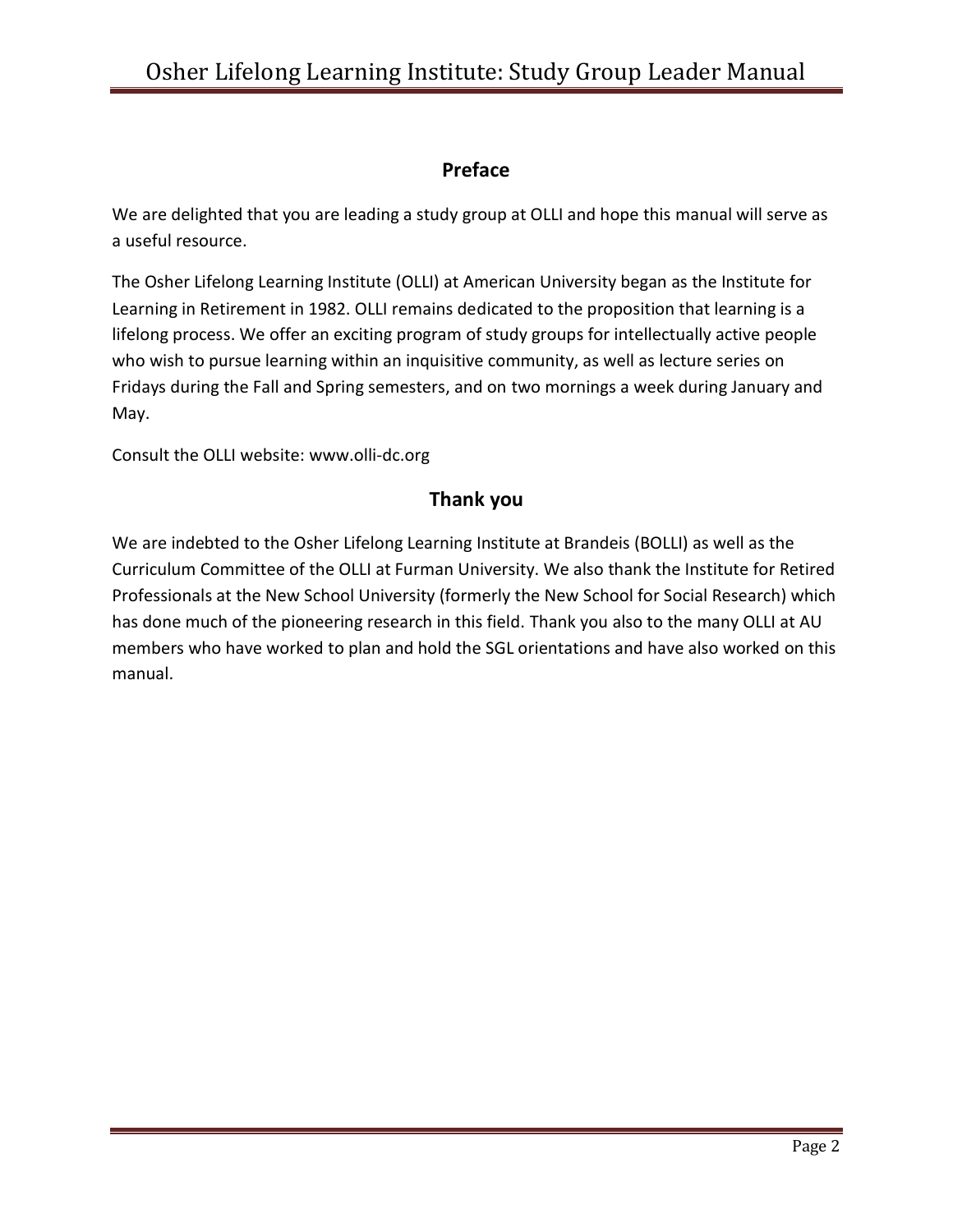# Osher Lifelong Learning Institute: Study Group Leader Manual

| <b>Table of Contents</b> |
|--------------------------|
| А.                       |
| <b>B.</b>                |
| C.                       |
| D.                       |
| E.                       |
| a.                       |
| b.                       |
| c.                       |
| d.                       |
| e.                       |
| f.                       |
| g.                       |
| h.                       |
| i.                       |
| j.                       |
| k.                       |
| Ι.                       |
| m.                       |
| F.                       |
| G.                       |
| a.                       |
| b.                       |
| н.                       |
| I.                       |
| J.                       |
| a.                       |
| b.                       |
| К.                       |
| L.                       |
| М.                       |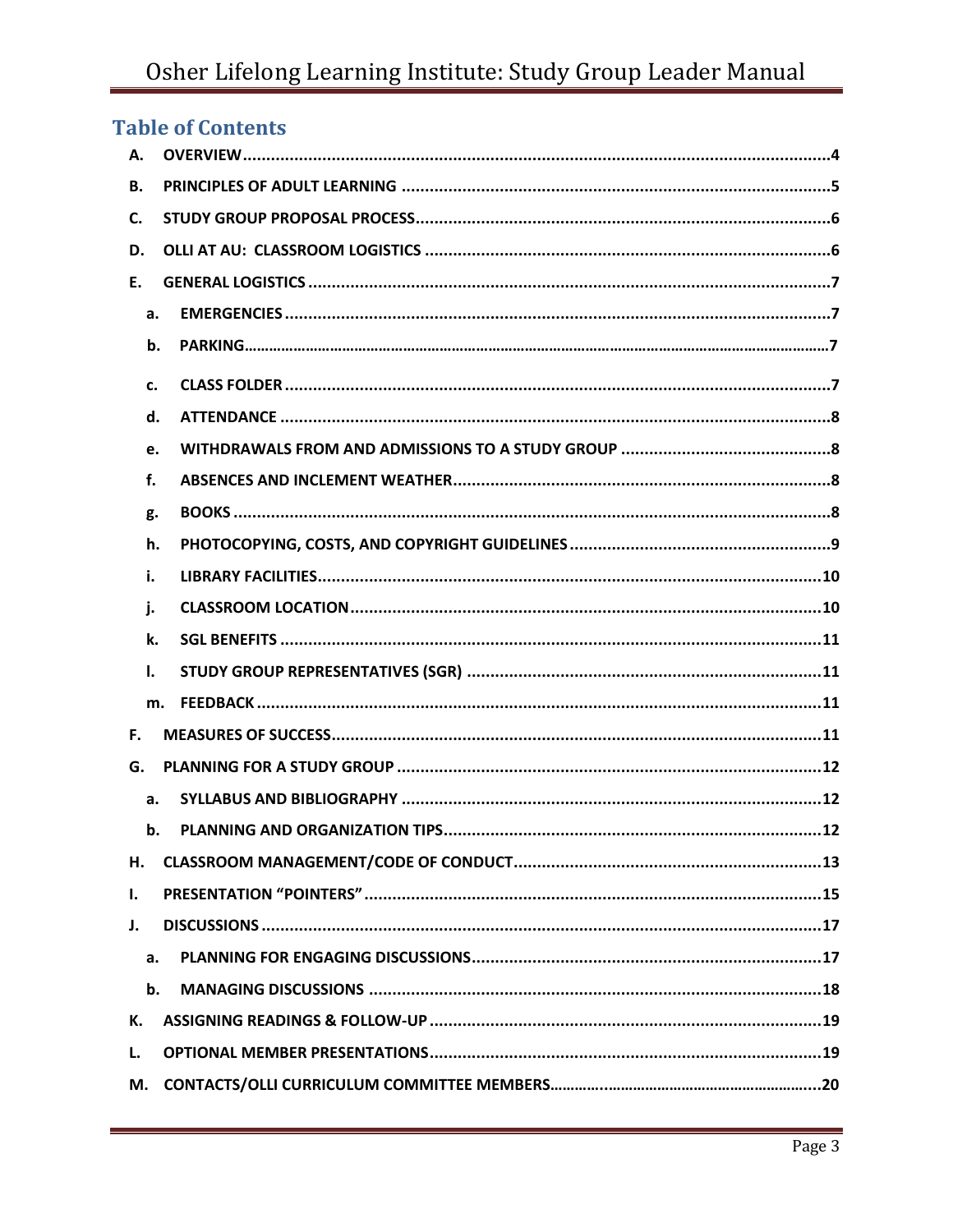# <span id="page-3-0"></span>**A. OVERVIEW**

Welcome! This guide is designed to help give you the confidence and skills to become an effective Study Group Leader, whether you're new to OLLI or a past/current Study Group Leader (SGL).

**STUDY GROUP LEADERSHIP IS ABOUT THE STUDY GROUP, NOT THE STUDY GROUP LEADER**

**--SUSAN WILLENS**

# **Objectives**

- ❖ Help SGLs "hit the ground running" by demonstrating group management skills and instilling confidence;
- ❖ Assist past and current SGLs to become even more effective; and
- ❖ Familiarize SGLs with OLLI at American University

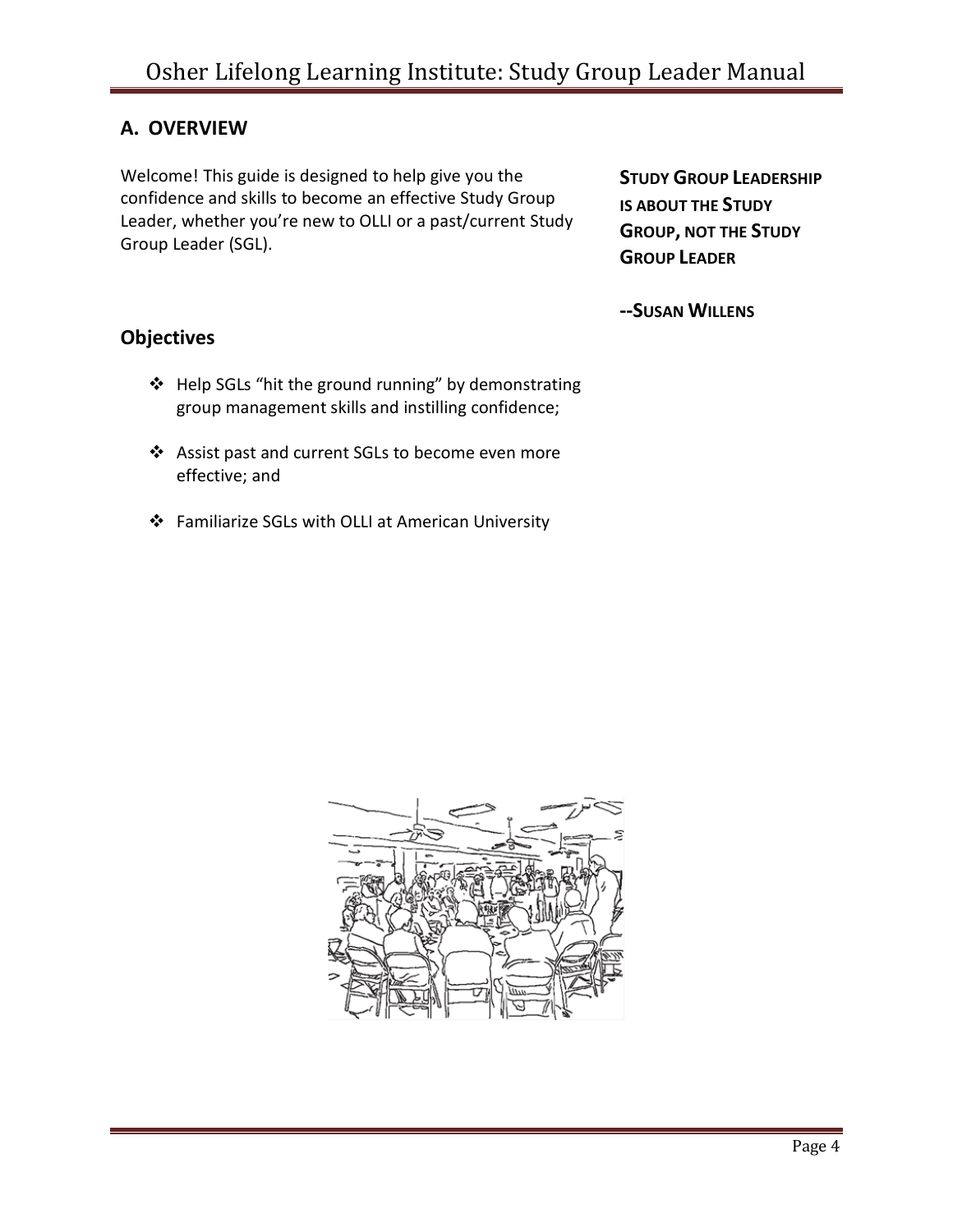# <span id="page-4-0"></span>**B. PRINCIPLES OF ADULT LEARNING**

OLLI is committed to collaborative peer learning in which members and SGLs work together to share their knowledge and experience. Some principles to guide you further: **<sup>T</sup>HE ENTIRE PROCESS CAN BE** 

- ❖ Recognize that all OLLI members bring a significant body of knowledge and experience.
- ❖ Encourage the sharing of knowledge.
- ❖ Respect differing beliefs, values, and opinions.
- ❖ Focus on the strengths learners bring to the classroom, not just gaps in their knowledge.
- ❖ Provide opportunities for dialogue within the group.
- ❖ Add suspense yes, you need to give an overview, but keep some interesting points until the time is right.
- ❖ Remember that you, the SGL, do not need to have all the answers. Participants can be resources to you and to each other.
- ❖ Be aware of different learning styles and consider using auditory, visual, and participatory teaching methods.
- ❖ Consider inspiring class members by getting them involved emotionally – tap on memories and add real-life stories.
- ❖ Ask class members for feedback  $-$  it's motivating to know that your opinion contributes to the course.
- ❖ Many adults prefer teaching methods other than a formal lecture.
- ❖ Stay positive and focused.

**DESCRIBED AS "THINKING ALOUD TOGETHER"**

**--RICHARD SCHAEFFERS**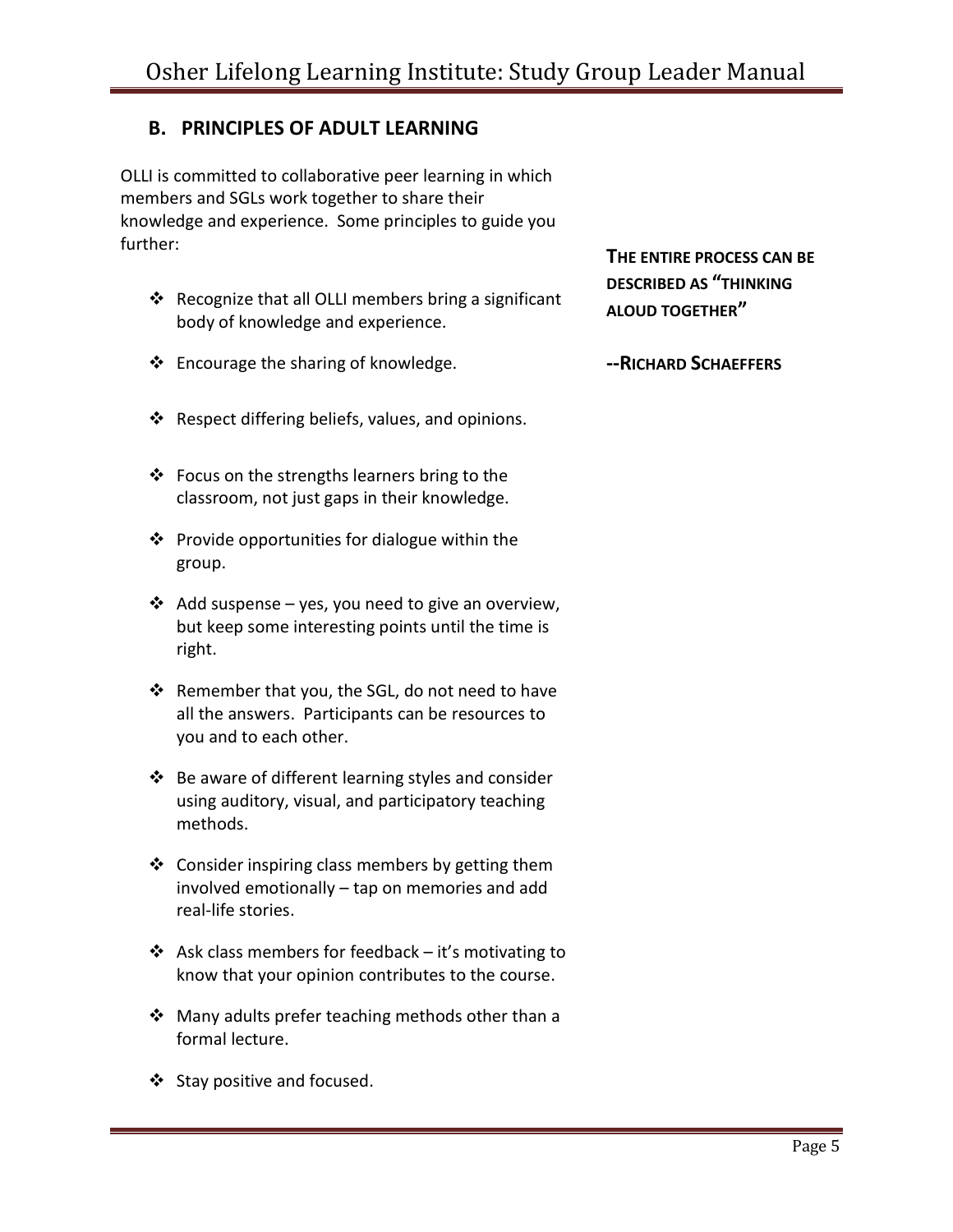# **C. STUDY GROUP PROPOSAL PROCESS**

The curriculum committee draws Study Group Leaders from within the OLLI membership, from American University faculty, and from the Washington, DC community. Leaders are individuals with relevant expertise who wish to share their knowledge with members, and in turn, also learn in the process.

#### **The proposal process:**

- ◆ An online proposal form is submitted via the OLLI website. All potential Study Group Leaders, whether previous or new, are asked to submit a proposal so that we have all their pertinent course information. **Please note that planning for each academic session happens far in advance, so proposals need to be submitted very early (see deadlines below).**
- $\triangle$  A copy of the proposal is sent to the OLLI office and the person who submitted it.
- ❖ A member of the curriculum committee who oversees that particular area of the curriculum reaches out to the person to speak with them about the course, offer support if needed, and explain the next part of the process. Curriculum committee members may ask SGLs if they can stop by their class at some point.
- $\div$  The curriculum committee meets after the proposal submission deadline (see below) to approve the list of courses to be recommended to the Board.
- ❖ The Board votes and gives the final approval on courses.
- ❖ The OLLI office notifies Study Group Leaders about their course status for that session.

Proposal submission deadlines: Spring Semester/February Shorts – End of November June Minis/July Shorts – Middle of April Fall semester – Middle of May

## <span id="page-5-0"></span>**D. OLLI AT AU: CLASSROOM LOGISTICS**

- ❖ OLLI members address each other by their first names in order to reinforce an atmosphere of peer learning.
- ❖ Nametags and name "tents": Use yours and encourage study group members to use theirs if your class meets in person.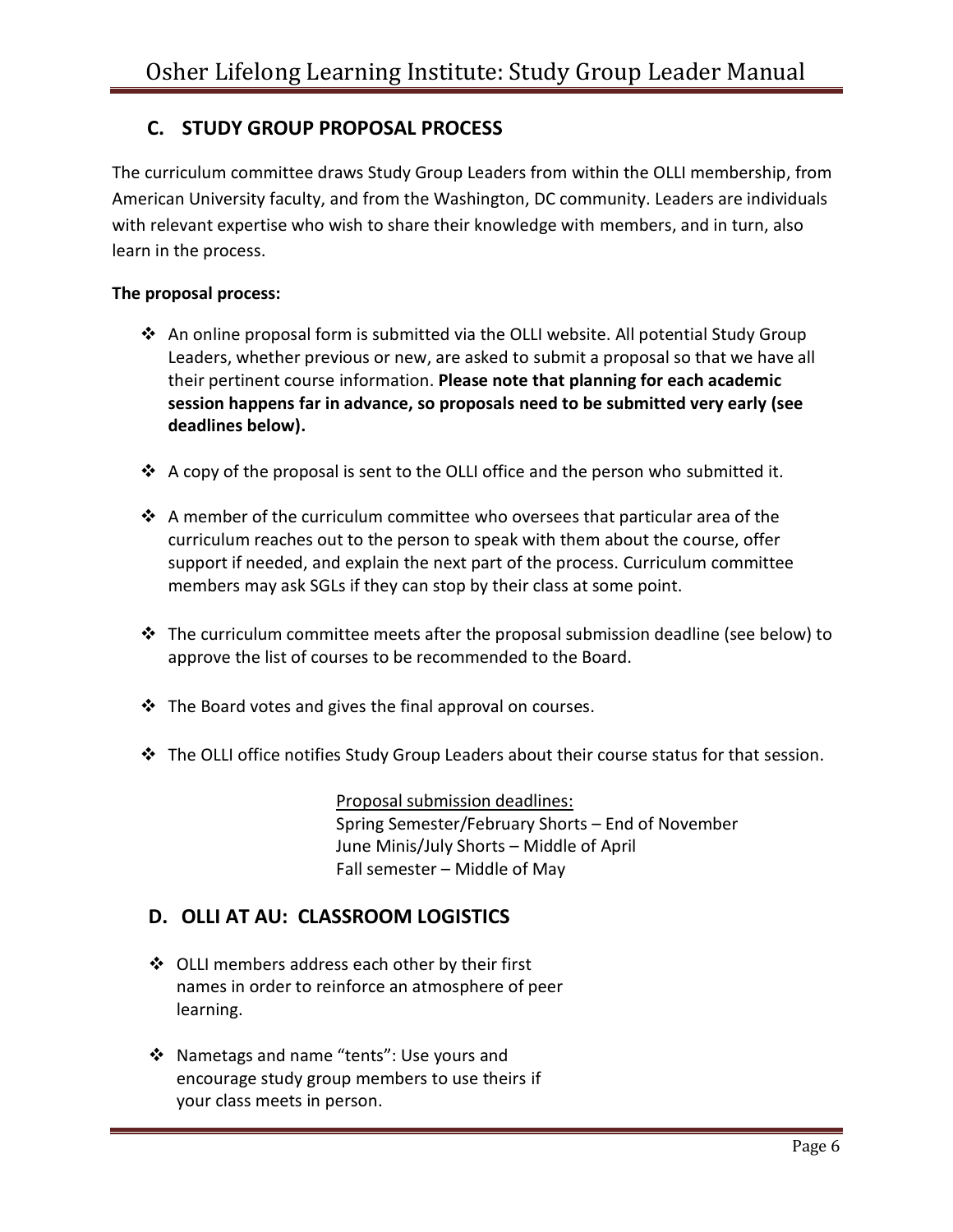- ❖ Sessions go for 90 minutes, with no scheduled break during class; however, SGLs may incorporate a break at their discretion.
- ❖ Please note that no food is allowed in OLLI classrooms. Beverages are allowed as long as they are cleaned up when leaving.

# <span id="page-6-1"></span><span id="page-6-0"></span>**E. GENERAL LOGISTICS**

## **a. EMERGENCIES**

Call 911 and then inform the OLLI office.

#### **Telephone Numbers:**

OLLI office: 202-895-4860 AU security number: 202-885-2527 District 20 Fire House: 202-673-3220

## **b. PARKING**

<span id="page-6-2"></span>All those visiting AU, including OLLI, must park in the building's attached parking garage or in a metered spot on the street. A parking stipend check in the amount of \$10 per day that you teach will be given to you. If you choose to park in the building's parking garage, the entrance is on Massachusetts Ave. You will need to pre-pay at the parking kiosk each day. There is a parking kiosk on each level of the garage where the elevators are located. You will need to enter your license plate number in the kiosk and pay with either a credit card or cash (\$2/hr). No changes is given if using cash. You do not need to put the receipt into your car. Please don't park anywhere besides the garage (or metered parking across the street), even if you have a neighborhood parking permit, as neighborhood tickets are very strictly enforced. *Note: If you prefer, you can use the "PayByPhone" app that can be downloaded from your phone's app store. The 4-digit location code for the building is 4889. You will need to still pre-pay each day if using the app.*

#### **c. CLASS FOLDER**

For in-person classes there is a folder for each Study Group, which the Study Group Representative (SGR) will bring to each session. The folders are stored in mesh baskets located outside each classroom door in descending order (first class of the day at the top, followed by the second, and then the third at the bottom). There will be an attendance list and lecture series flyer in each folder. Each week during the regular semester, the SGR will announce the next week's lecture, as well as any other announcements that may be in the folder. The folder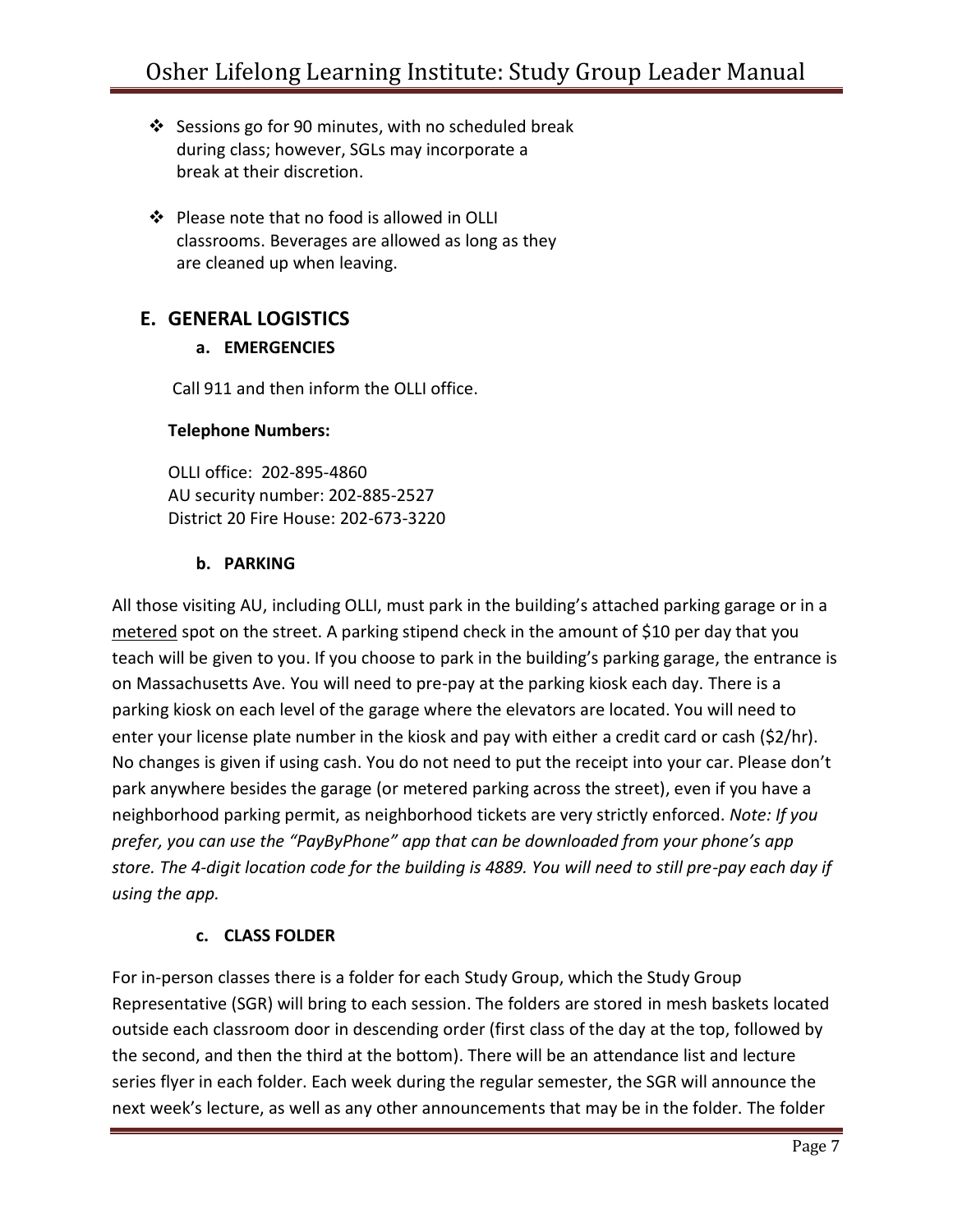should be put back into the basket at the end of each class so that the office can add any announcements, as needed.

#### **d. ATTENDANCE**

<span id="page-7-0"></span>Please make sure that the SGR takes attendance or circulates the attendance list at *every* session in your class is in person. There will be an attendance list in the class folder. It's important the attendance is taken each time because the office tracks attendance trends for both classes and academic sessions. Also, attendance records help the office to let more people into an oversubscribed class if there ends up being space. The SGR will contact anyone who has been missing the first two class sessions to discern the reason and let the office know if they no longer plan to attend. If there is a waitlist for the study group, this allows the office to give their seat to someone else. The SGR should leave the attendance sheet in the folder at the end of each session as well as on the last day of the class.

## **e. WITHDRAWALS FROM AND ADMISSIONS TO A STUDY GROUP**

<span id="page-7-1"></span>SGLs are often approached about letting an additional member into a study group. **Please just direct the member to the office in this case. Many study groups have waiting lists. If there is space in your study group, let the office know.** Members can be added to study groups through the third week of classes during the regular semester.

## **f. ABSENCES AND INCLEMENT WEATHER**

<span id="page-7-2"></span>**Absences - Please notify the OLLI office at 202-895-4860 or olli@american.edu if you will be cancelling a class session or late.** We post signs about any class changes each week during the semester, and members often ask at the office, so it's imperative that the office knows as well. **Please also email your study group members**, even if you announced a cancellation while in class, as not all class members may have been present. If you are unable to do so, please let the office know so we can send an e-mail.

**Inclement Weather** - OLLI follows American University's weather policy. If an online OLLI class is scheduled, it will still be held. If an in-person or hybrid OLLI class is scheduled, and AU has a delayed opening, 9:45 AM classes are cancelled and the 11:45 AM and 1:45 PM classes are held. If AU is closed, OLLI is also closed and all classes are cancelled.

#### **g. BOOKS**

<span id="page-7-3"></span>OLLI staff will order the books that SGLs designate as required reading in their course descriptions and some copies will be available at Politics & Prose Bookstore at 5015 Connecticut Avenue, NW, Washington, DC 20008. Course books purchased at Politics & Prose Bookstore can be purchased for a 10% discount. Books can also be purchased elsewhere.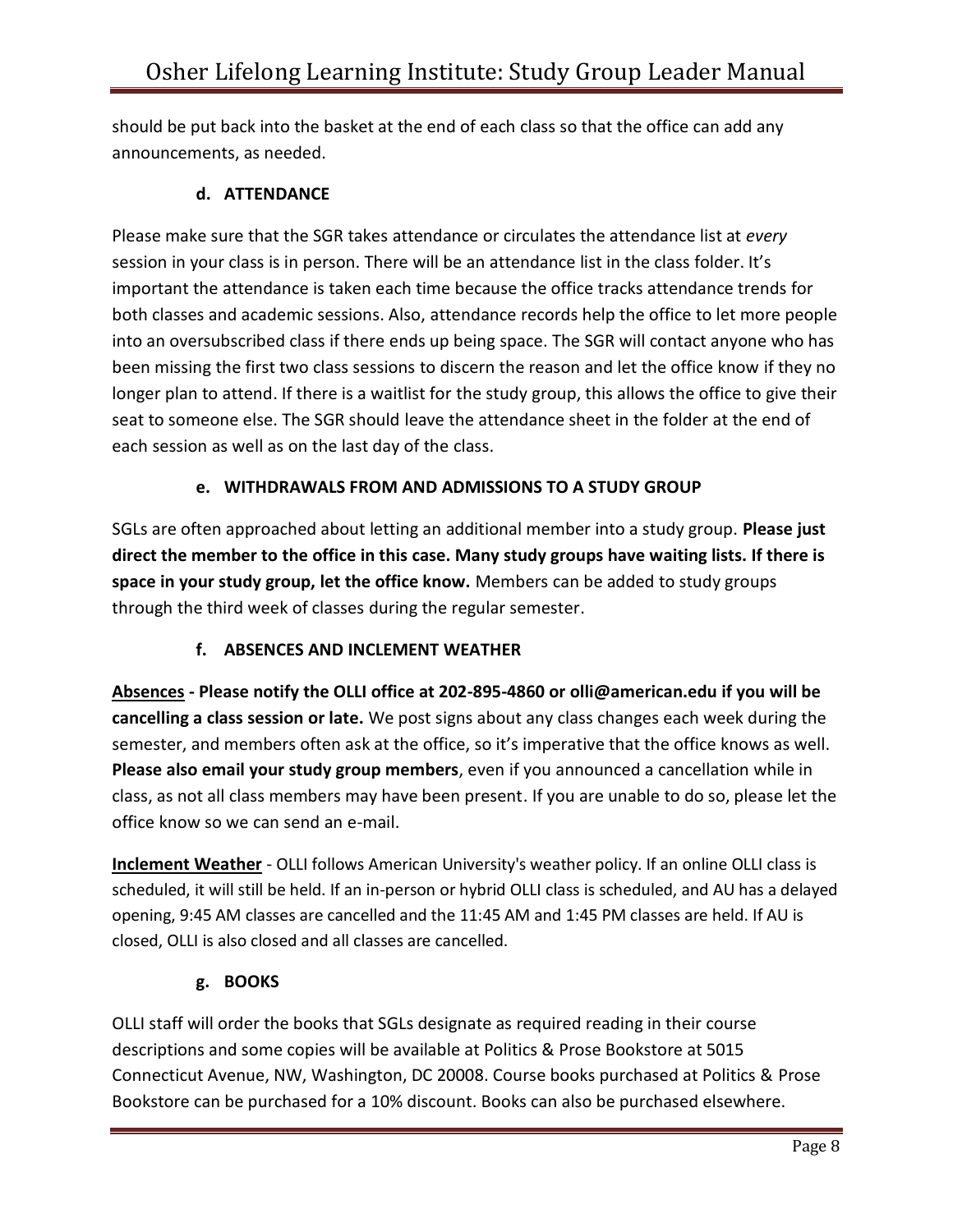## **h. PHOTOCOPYING, COSTS, AND COPYRIGHT GUIDELINES**

OLLI staff is happy to copy up to 50 sheets of paper per class member per study group at no cost to the member. **If more copying is required, we will charge study group members a nominal amount (\$5-20) which will be collected by the SGR.** Please give all materials to be copied to Jesse Williams in the OLLI office – you can e-mail him at jessew@american.edu or hand deliver the items. DO NOT PLACE MATERIALS TO BE COPIED IN CLASS FOLDERS. **When possible, we prefer that all copying be submitted prior to the beginning of the semester. Otherwise, please give a week's lead time for copying.** Copies will be delivered to your classroom the day of your class and will be placed either in the basket on the wall next to the door or on one of the tables inside.

| <b>Photocopying Charges</b>         |         |
|-------------------------------------|---------|
| Up to 50 sheets of paper per member | Free    |
| l More than 50                      | $$5-20$ |

If you are going to have a large amount of copying, we will send it out at the beginning of the semester and have it copied. Please let us know the approximate amount on your study group proposal form, so we can let participants know of cost in your study group description in the catalog.

## **OLLI at AU's Photocopying & Copyright Guidelines**

#### **Display of Copyrighted Works**

• The Copyright Act, Section 110(1), allows teachers to perform or display a copyrighted work, "in the course of face-to-face teaching activities." Thus, you can use sound recordings, films, or videotapes, slides or any other performance or display of copyrighted works without restriction and without permission, so long as you are teaching students in a classroom. The only exception is that you may not use a film or videotape that you have reason to believe is an illegally made copy.

#### **Distribution of Copies to Class Members** *(hard copies or digital)*

- **Photocopying may not be used to substitute for class members' acquiring of books where available.** If a book can be found for purchase, class members should acquire it.
- Provisions for "Fair use" of copyrighted material have been established in section 107 of the copyright act. The law of fair use is flexible to meet changing needs and circumstances. Copyrighted works may be duplicated and distributed to students under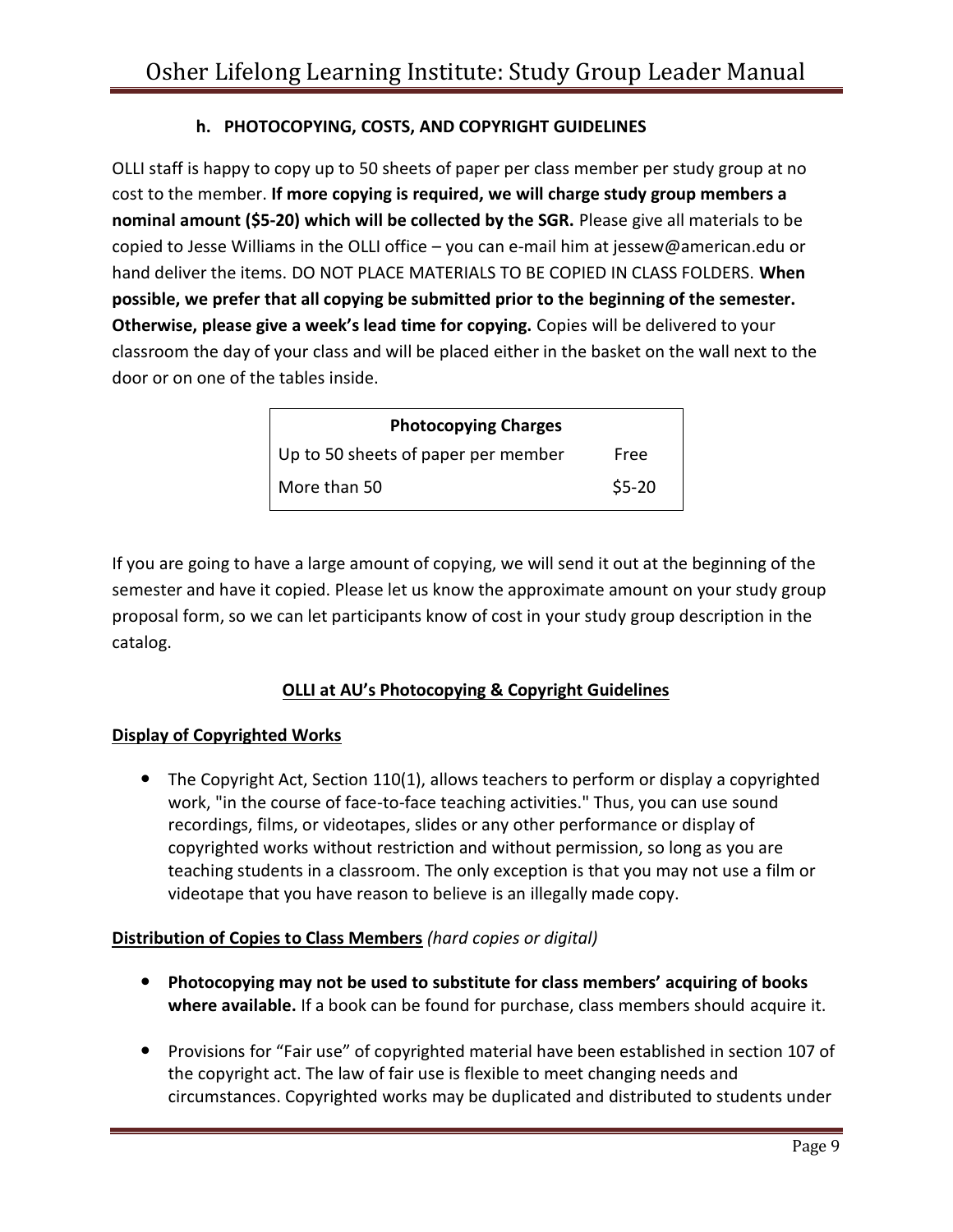certain conditions without permission of the copyright owner. But **four factors** must be weighed:

- 1. **the purpose and character of the use**, including whether the use is of a commercial nature or is for nonprofit educational purposes (material that will be the subject of significant commentary, criticism, or explanation by the instructor is more likely to qualify to be copied and distributed);
- 2. **the nature of the copyrighted work** (e.g. factual works are favored over highly creative works, copying unpublished works usually requires permission from copyright owner)
- 3. **the amount and substantiality of the portion used** in relation to the copyrighted work as a whole. The smaller the portion, the more likely the copying will qualify as fair use. Generally, a strong showing on the other factors will be needed to justify copying more than **one chapter of a book, or one article from a periodical or newspaper**, or **one short story, short essay, or short poem**. The amount copied should be limited to that which is necessary for the educational purpose to which it is being put.
- 4. **the effect of the use upon the potential market** for or value of the copyrighted work. The original copy should have been lawfully acquired. Is the copyrighted material readily available for purchase? Is it in print or out of print? (The fact that a work is out of print and unavailable through normal channels will favor fair use copying though this may be mitigated if permission to photocopy may readily be purchased.)

## **i. LIBRARY FACILITIES**

<span id="page-9-0"></span>You are welcome to use American University's Bender Library, located on the main campus at the west end of the university quadrangle. The library requires a photo ID for account creation and for borrowing. They also issue a borrowing card to be used along with the ID. AU Library books may be borrowed with an account (up to 25 at a time). The checkout period is 4 weeks and renewal is available. You may access most of the electronic resources on-site while at the library.

# **j. CLASSROOM LOCATION**

<span id="page-9-1"></span>Occasionally a study group might be located at a site outside of OLLI's primary location, but in general, in-person study groups are located at:

## **American University's Spring Valley Building - 4801 Massachusetts Avenue NW**

This is OLLI's primary home, with classrooms on the first floor (Room A) and fifth floor (Rooms 1-6). The OLLI office is located on the fifth floor (Suite 501).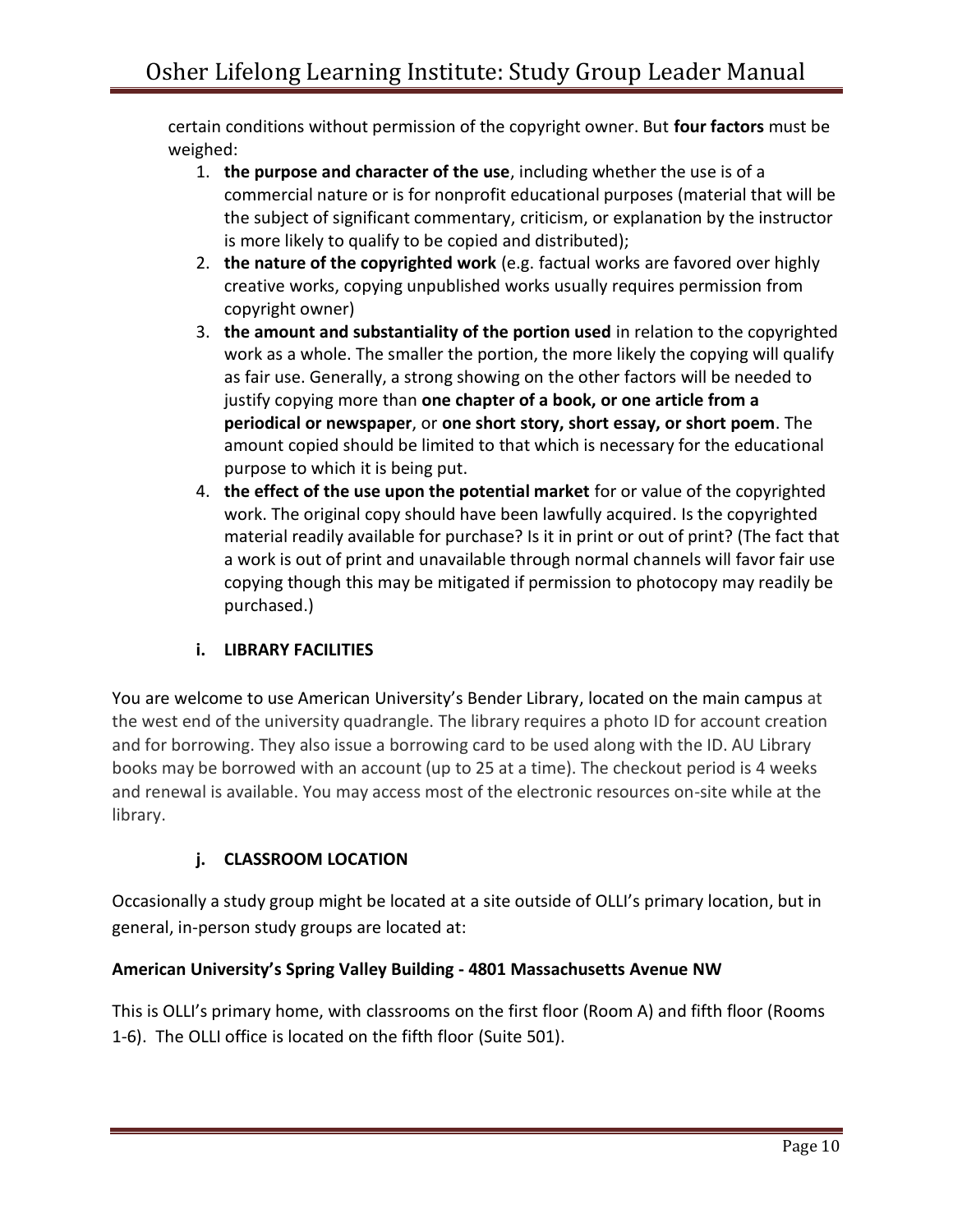## **k. SGL BENEFITS**

<span id="page-10-0"></span>SGLs receive a free session of OLLI classes either in the session they are teaching or the (comparable) session directly afterwards. SGLs are invited to a study group leader appreciation luncheon at the end of the semester.

## **l. STUDY GROUP REPRESENTATIVES (SGR)**

<span id="page-10-1"></span>A volunteer "Study Group Representative" is recruited for each study group that meets inperson to: take attendance; make phone calls to absent class members; read announcements; retrieve/return the class folder to the mesh box located outside each classroom; collect photocopying money (if necessary); and act as liaison with the OLLI office. Each study group will have an SGR assigned to help the leader.

#### **m. FEEDBACK**

<span id="page-10-2"></span>OLLI SGLs have found two-week and end-of-semester feedback useful. We use an online feedback form that we ask all members to complete. Paper forms are also available. Members will receive an email announcing the request for feedback, and SGRs will make an announcement in class.

## ❖ **Two-Week Feedback (fall and spring semester only)**

Two weeks into the semester the office will ask members for feedback for the study groups they are attending. We suggest that the Study Group Leader explain that he or she would like some feedback on how the semester is going thus far and request that members complete the feedback form. The feedback received by the office will be forwarded to each SGL for review. We hope SGLs find this early feedback to be useful in gauging how the course is going thus far and in making any necessary changes.

#### ❖ **Final Feedback (all sessions)**

The office will email members to ask them to complete the feedback. Again, the feedback received by the office will be forwarded to each SGL for review. The feedback is also viewable by OLLI's curriculum committee members. This final feedback allows SGLs to reflect on their course and for OLLI to look at the course as a repeat in subsequent sessions.

# **F. MEASURES OF SUCCESS**

- ❖ Attendance
- ❖ Feedback
- ❖ Class member engagement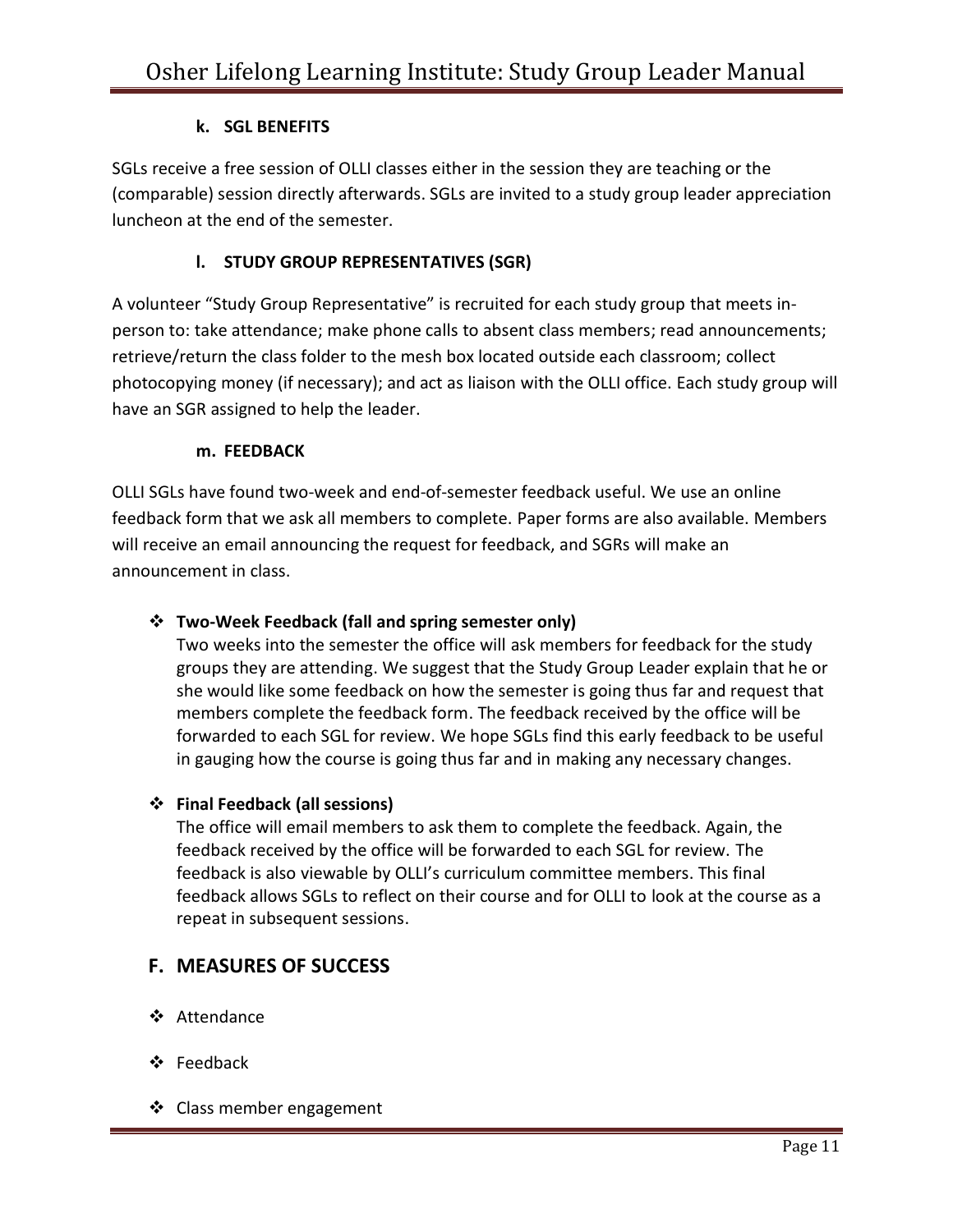# **G. PLANNING FOR A STUDY GROUP**

#### **a. SYLLABUS AND BIBLIOGRAPHY**

- <span id="page-11-0"></span>❖ The syllabus is a framework or a roadmap of what your group will cover each week and of what the assignments will be for each session.
- $\dots$  If you choose to have a syllabus, we suggest that you distribute it at the first session or earlier if you want participants to read the materials for discussion prior to the first class—and inform the study group members in advance if you later decide to make changes. You will get a class attendance list with an automated email list so that you can communicate with all participants.
- ❖ Some SGLs also distribute reading lists or bibliographies. The OLLI staff is happy to copy both the syllabus and bibliography. **Please give us materials at least a week in advance.** You can e-mail them to jessew@american.edu or bring them by the office.

#### **b. PLANNING & ORGANIZATION TIPS**

- ◆ Consider summarizing the course description and syllabus at the first session of the study group to confirm course expectations. Inform the study group members in advance if you later decide to make changes.
- ❖ Consider distributing or emailing study questions before each session to make it more likely that members will focus on assignments.
- ❖ Make special arrangements for those members in your study group who do not use email (e.g., assign class buddies)
- $\cdot \cdot$  Be judicious in the amount of materials that you email to members.
- **❖** Begin each week with a summary of what was covered in the previous session.
- ❖ In preparing an agenda for each session, decide which key points you wish to cover. Consider putting the agenda up on the board (or use a PowerPoint or handouts) so that everyone can stay focused on the topic and can participate.
- ❖ Consider using **bold** or large fonts to emphasize key points on handouts and in your own talking points so you can glance at your notes without losing your focus on the class.
- $\dots$  If you plan to show a video clip/movie, look into enabling the closed captioning, if available. Members prefer this so that they can read the captions if they're having difficulty hearing.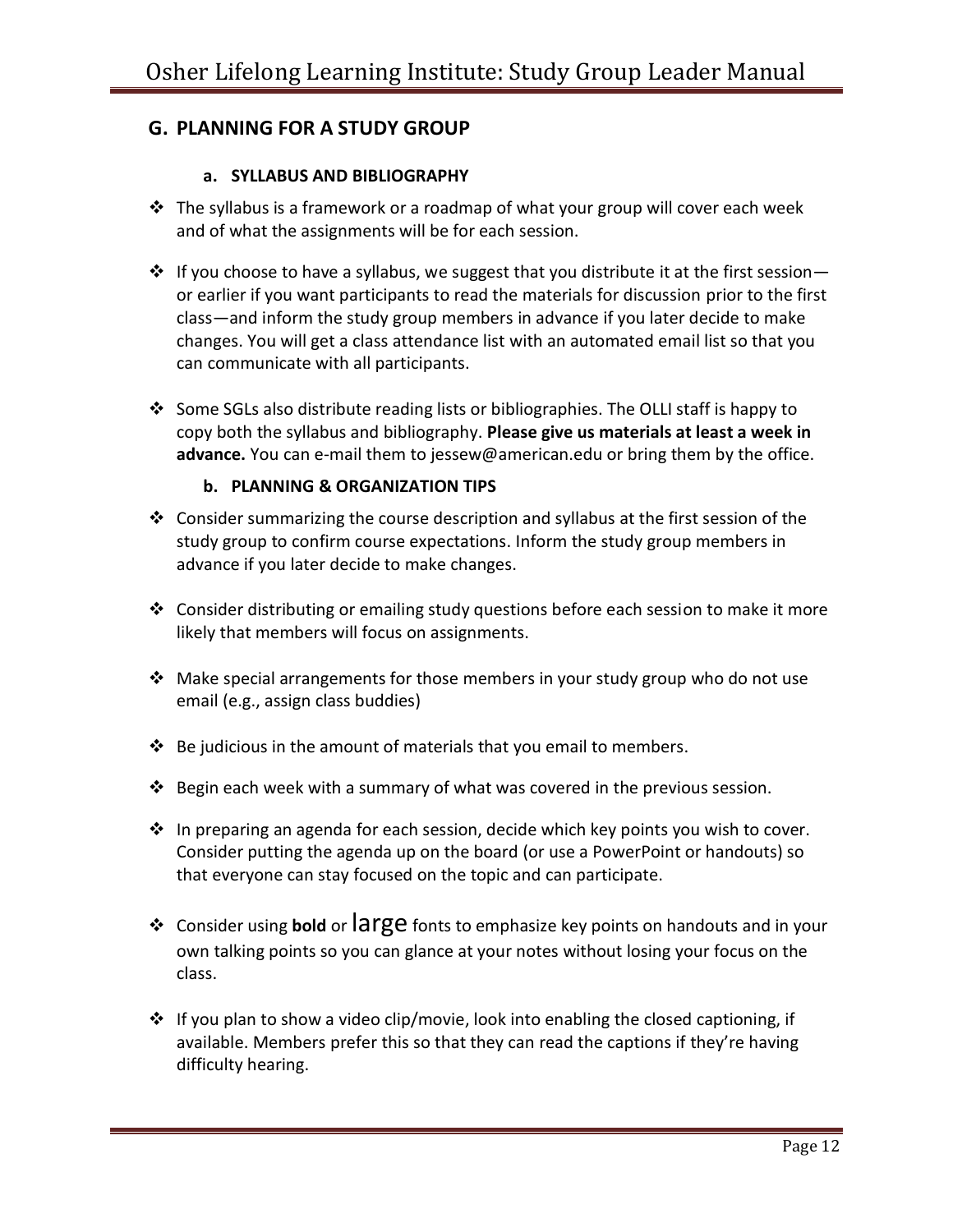# **H. CLASSROOM MANAGEMENT**

Study groups vary in size and can include small seminars, large lecture courses, dramatics, art & music appreciation, discussion groups, and lectures with slides. Select the format and management that will work best with the type of material you wish to share and with your own style.

❖ We suggest SGLs go over the OLLI Code of Conduct at the start of their class and emphasize they plan to follow them. *They are posted in each classroom.*

#### **CODE OF CONDUCT FOR ALL STUDY GROUPS**

**Study Group Leaders set the format for the class. Each person's opinion counts. Everyone participates. No one dominates. It's OK to disagree but not to be disagreeable. Speak positively. Stay focused. Help begin and end on time.**

- ❖ Establish operating procedures, such as members raising their hands before speaking, and that everyone gets an opportunity to speak once before speaking again.
- ❖ Invite participation of all study group members.
- ❖ Encourage members of the group to interact. Remember the goals should be reasoning together, clarifying issues, and enhancing understanding.

#### **STRATEGIES TO MANAGE POSSIBLE SCENARIOS**

#### *Scenario:* **One or two people are dominating the conversation/discussion.**

- If necessary, set time limits for comments.
- Acknowledge the point the person has made and then say you need to move on:
	- "I'm sorry to interrupt you, but…"

- "I'm going to have to interrupt and stop you here because others have thoughts to share/we seem to be straying too far from the topic at hand.

**A GOOD LEADER IS INVOLVED, ENGAGED, AND OPEN TO QUESTIONS. --WILL BLACKLOW**

**ENTHUSIASM COUNTS! HUMOR ALSO COUNTS. --ED GOLDIN**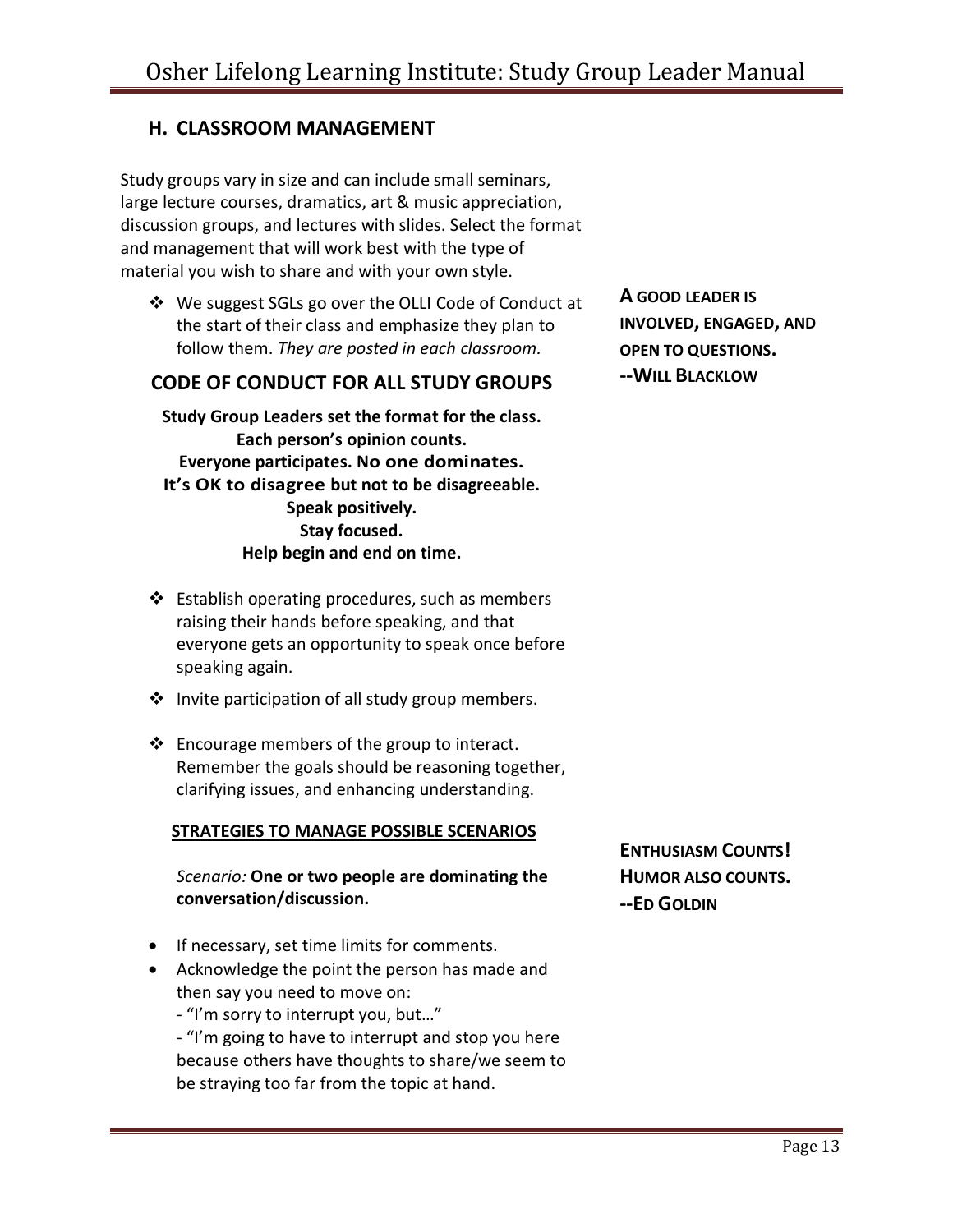- "Let's take some comments from people we haven't heard from yet."

• Jump in and ask, "How do the rest of you feel about what he/she is saying?"

*Scenario:* **A participant appears to be antagonistic or hostile.** 

- If the person's attitude is towards you as the SGL, you might try to ignore it at first and move on.
- In any case, you can try to speak to the person after class. Explain what seems to be going on from your point of view.

#### *Scenario:* **Several people with differing opinions are arguing about a hot topic.**

- Acknowledge that this issue is controversial/difficult, but it's important to listen and respect peers.
- You might also say, "Let's take a time out for a moment. This is sounding a bit heated and our ground rules require us to avoid being disagreeable. Let's move on here."
- If you choose to do so, you might act as a moderator. Just don't let your own biases show.
- Don't be afraid to take a 5 minute break and then regroup.

#### *Scenario:* **A class member is veering off on a tangent with his/her comment.**

- If necessary, set time limits for comments.
- Jump in and acknowledge what the person is saying, but say you need to get back on the topic.
- You might say, "Your story is very interesting but we need to get back to the subject at hand/move on."

## *Scenario:* **Only a few people are participating in a discussion**

- Try to draw out quiet members *without* putting them "on the spot." You might say:
	- "Are there some ideas we might be missing in this discussion?"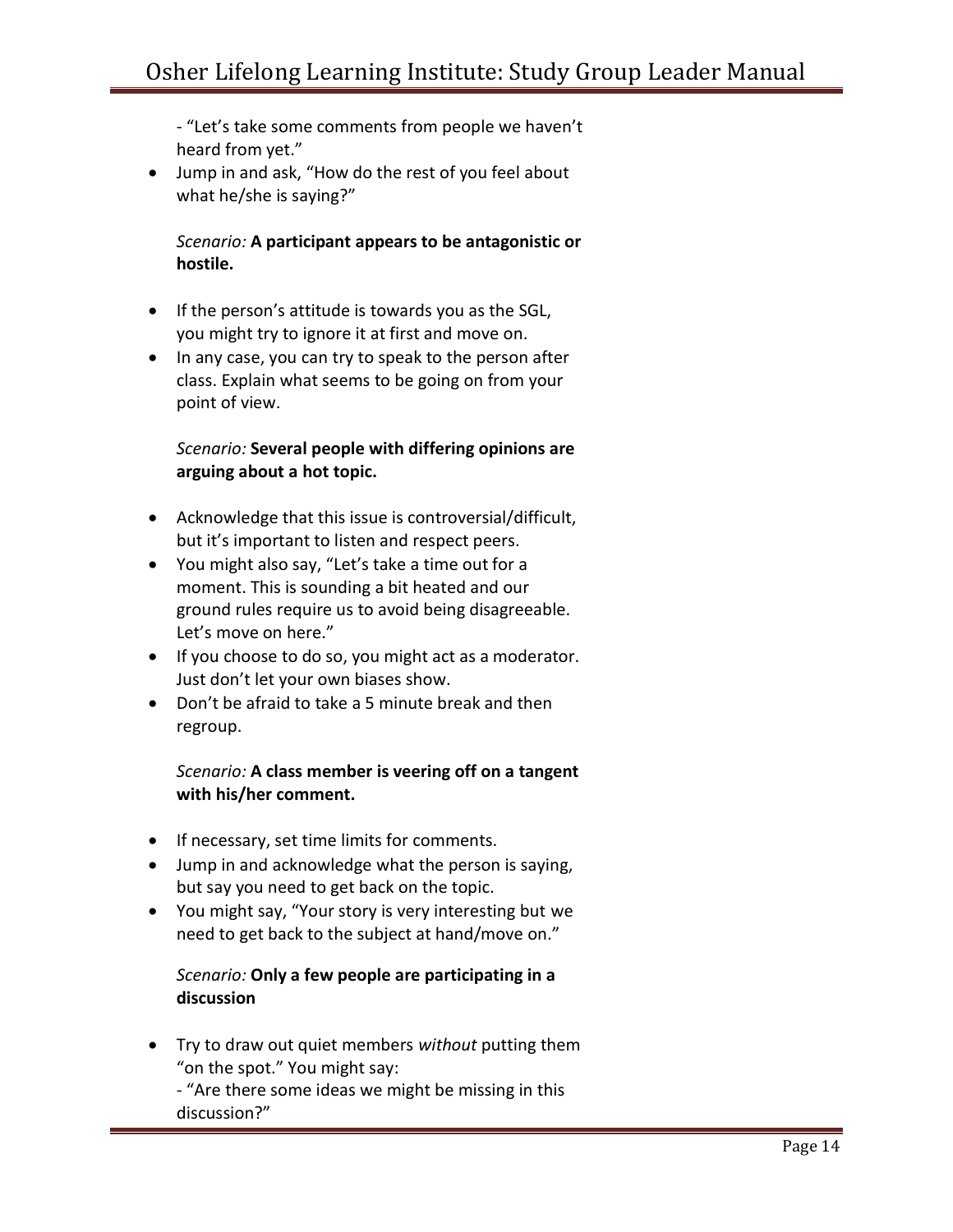- "Is there anyone who hasn't spoken yet who would like to speak?"

- "Let's take comments from people we haven't heard from yet."

- To bring out quiet members, encourage interaction among the study group members, and vary the learning experience, it is sometimes useful to break the class into smaller groups of 4-5 and give them specific issues to discuss. -----------------------------------------------------------------------

❖ Try to handle any enduring difficulty through a private conversation with the class member involved. If you encounter an especially difficult situation pertaining to a study group member, please contact the OLLI office.

## <span id="page-14-0"></span>**I. PRESENTATION "POINTERS"**

- ❖ **Smile, be natural, and maintain eye contact.**
- ❖ **Introduce yourself at the beginning of the first session.** State your name, a little about your background, how you became interested in your subject, etc. Keep it short. They don't need your life history. Consider giving class members your email address and phone number.
- ❖ **Give study group members an opportunity to introduce themselves in smaller classes.** Again, keep it short, e.g., name, prior occupation, why selecting this course.
- ❖ **Learn names, if possible.** If the study group is large, try to speak to everyone sometime before the end of the class. Encourage everyone to wear name tags and use the name tents.
- ❖ **Treat each person with respect.** The knowledge and talent in the room will amaze you. *Never devalue a person in the study group.*
- ❖ **Be animated and enthusiastic.**
- ❖ **Speak loudly and clearly.** There are also hearing enhancement units ("Hearing Loops") in each classroom for those who need them. They can be very helpful. We

**I AM A MAN OF FIXED AND UNBENDING PRINCIPLES, THE FIRST OF WHICH IS TO BE FLEXIBLE AT ALL TIMES. --SENATOR EVERETT MCKINLEY DIRKSON**

**THERE IS NO "ONE SIZE FITS ALL," BUT THERE IS A SIZE. BE AWARE OF YOUR STYLE. --ED GOLDIN**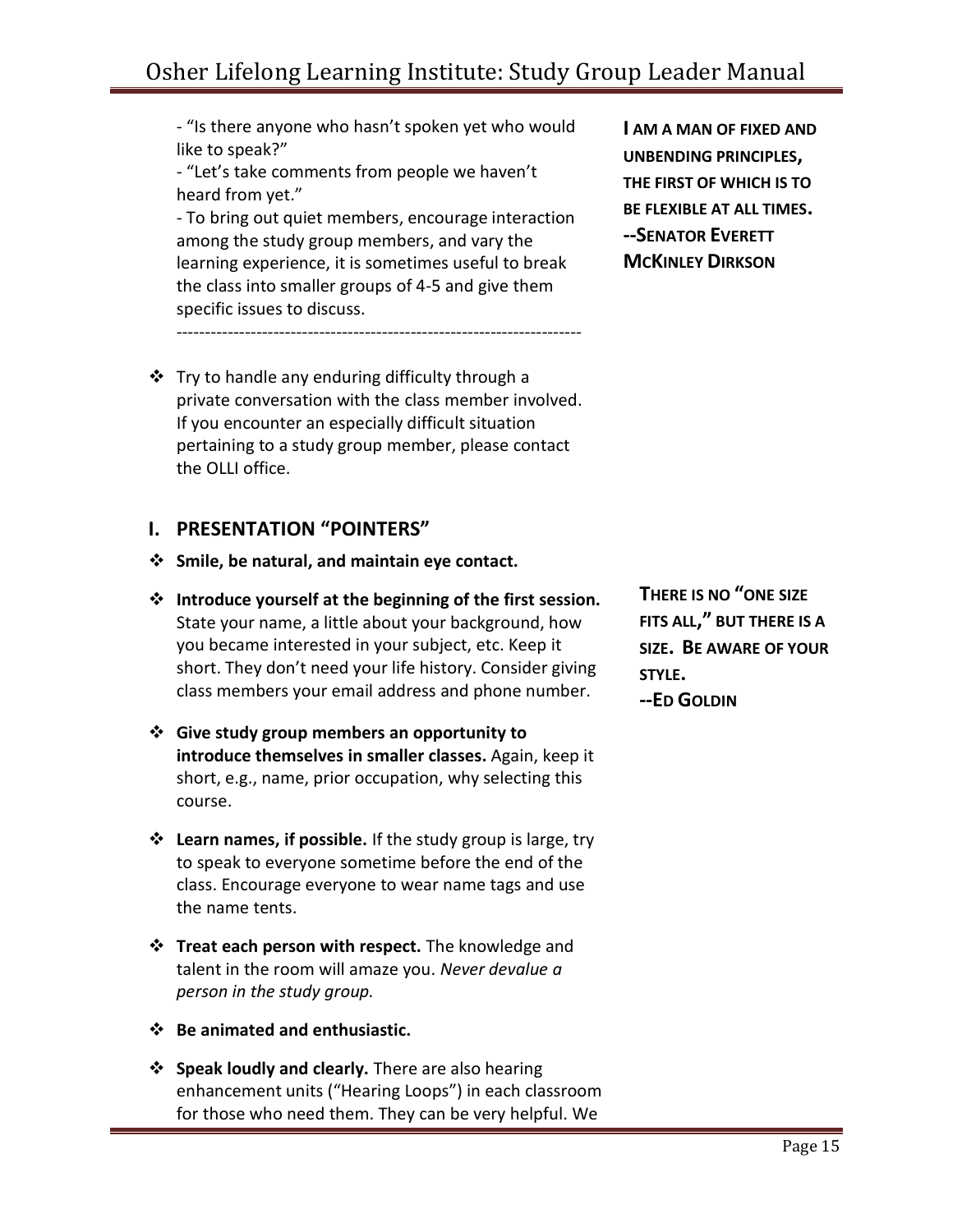also have portable microphones. If someone who obviously cannot hear (or see) well is in a remote spot, try to arrange (tactfully) for him or her to move to a better location.

- ❖ **Pause to ask for questions.** If some students are frowning or shaking their heads, say something like, "Some of you seem puzzled. What needs to be clarified?"
- ❖ **Repeat questions so everyone hears them.** Don't ignore a member who has his or her hand up. Don't be afraid to ask other participants if they have answers to the questions. If you don't have the answers right away, make a note and get back to the question at a subsequent session—or ask a participant to do so.
- ❖ **If the answer to a question is unknown, write it down.** Then, once you find out the answer, you can follow up with an e-mail to the class.
- ❖ *Listen carefully* **to members' questions or comments.** Show that you are following by nodding, etc. Check whether you really understand by rephrasing the questions.
- ❖ **Repetition may be useful for presenting complex matters.** Relate complex subjects to common ideas or interests. Try to use fresh approaches to clarify the mundane, the obvious, or the conventional.
- ❖ **Review regularly.** At the start of class, briefly review the previous session.
- ❖ **Feel free to ask people to repeat themselves, or to clarify.**
- ❖ **Talk to the class.** Try to avoid reading straight from notes, PowerPoint slides, or from assigned readings except for extremely brief excerpts.
- ❖ **Operation of A/V should be smooth and not take up class time.** Jesse Williams (on the OLLI staff) assists with setup between classes, but if you need help/training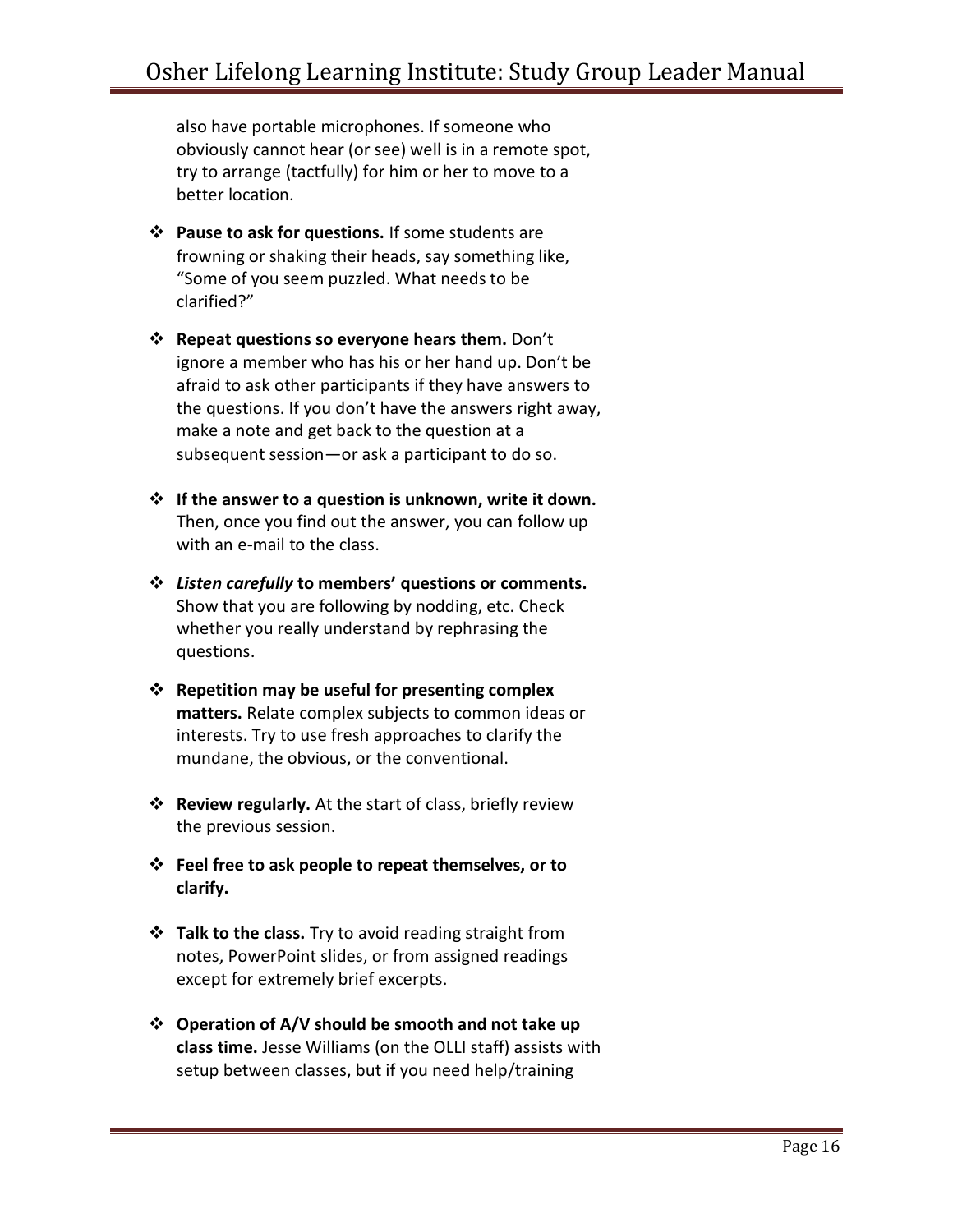with something you're trying to do in class, he can meet with you one-on-one to help you feel comfortable.

- ❖ **Allow spontaneity.** You want to be organized and ready but maintain some flexibility. It's okay if you didn't get everything done that you had planned; be ready to change plans if an unexpected or provocative idea animates your group.
- ❖ **Allow others to share with you and the group.** Solicit their help. Try to learn more about members' backgrounds, particularly for courses in which members may have some expertise. Informed study group members add a great deal to the group. If someone brings in relevant material, ask if you can take it home to read. If applicable to any of the sessions, use it and credit the person who shared it.
- ❖ **Make the complex simple**, especially at the beginning of the semester. Avoid jargon.
- ❖ **Try to expand on comments and generalize** if a group member tends to relate all issues to him/herself.
- ❖ **Encourage interaction and involvement during the class.**
- ❖ **Have extra material** ready in case you finish early. It's always a good idea to have more material available than you can present in 90 minutes.
- ❖ **Begin and end on time.**
- ❖ **Enjoy yourself!**
- **J. DISCUSSIONS**

#### **a. PLANNING FOR ENGAGING DISCUSSIONS**

- ❖ One way to promote good discussion and heighten interest is to structure part of the material around surprising, counterintuitive, or controversial issues.
- ❖ Almost any subject area can have a controversial aspect. For example: "Greenwich Village was the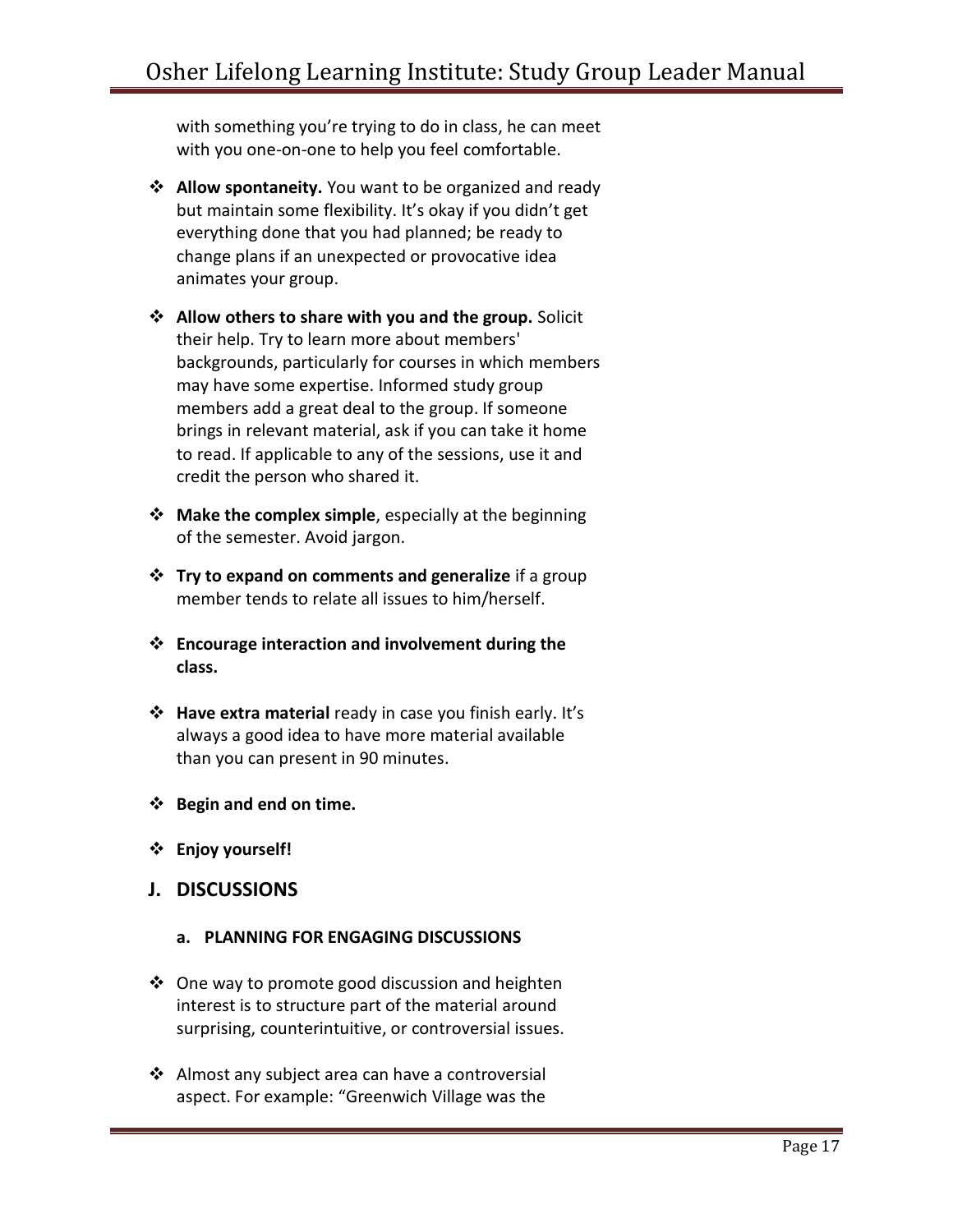original suburban sprawl," or "Churchill's caution extended WWII by a year," or "A high minimum wage may reduce total income for the working poor."

- $\cdot \cdot$  Try to find the most interesting issues that are relevant and which, of course, have a reasonable rationale on both sides. Then the controversy can be set up through readings, video, or class presentations.
- ❖ It is best to introduce controversies that are not closed issues, that is, they should be questions that the SGL does not know "the answer" to. The questions should be issues that well-informed people can disagree on.

#### **b. MANAGING DISCUSSIONS**

- ❖ A clear agenda for each discussion (on screen or via handout) helps limit digressions. If the discussion strays too far from the immediate subject, you might use the opportunity effectively to refocus the discussion by saying: "That's an interesting point, but we have to get back to the issues we want to cover today."
- ❖ Acknowledge an individual's contribution (e.g., "That's an interesting idea"), and then follow up with a question that helps the individual share how that idea evolved from the topic.
- ❖ If a question arises to which you do not know the answer, you might say: "I don't know" and then could suggest: "Would someone like to research that question and present it to the group?"
- ❖ Discourage side conversations by saying, "Please, only one conversation at a time."
- ❖ Summarize the discussion occasionally, particularly as you move from one point to another.
- ❖ You might write down the names of those who raised their hands and call on them in order.
- ❖ Say, "You have 60 seconds left," if a participant is taking too long to make a point.
- ❖ End with a brief summary of what has been covered.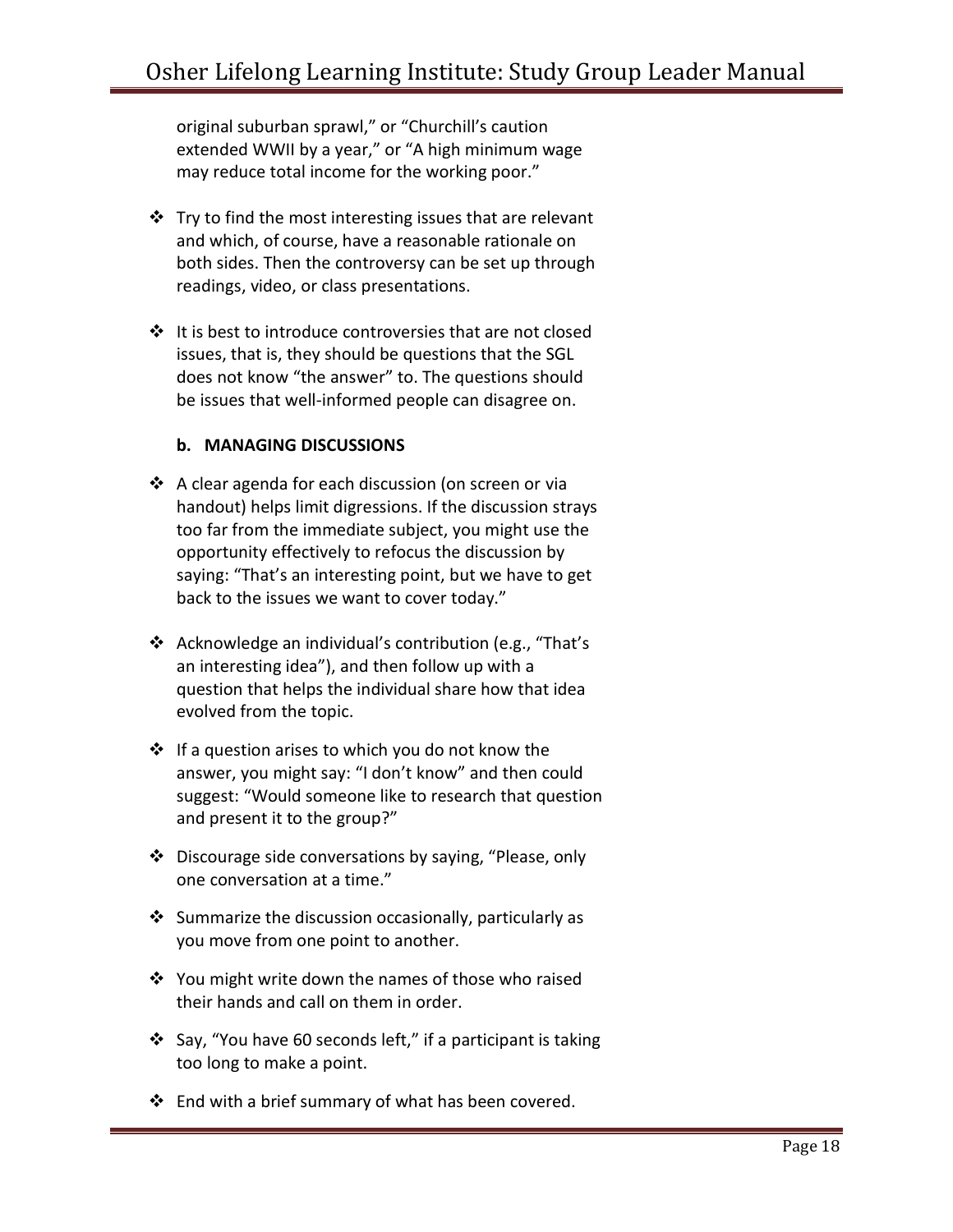# **K. ASSIGNING READINGS & FOLLOW-UP ALWAYS HAVE A BACKUP**

- ❖ Many classes have an assigned text or other reading materials.
- ❖ Alternatively, you can send out an email each week with links to articles for discussion.
- ❖ Make clear what the assignment is for each week or refer to the syllabus.
- ❖ If members feel the text is too difficult, address the concern early on.
- $\cdot \cdot$  Ensure that the reading assignments are reasonable in length and that during the next class the highlights of the reading materials will be discussed.
- ❖ "Reasonable"…no more than 25-30 pages per week of dense material, no more than two hours of lighter reading.
- ❖ Consider dividing the reading assignments between "required" and "recommended" categories.

## **L. OPTIONAL MEMBER PRESENTATIONS**

- ❖ If your study group includes member presentations, present topics to your group at the initial meeting. Allow sufficient time for members to volunteer. SGRs can be helpful in confirming and rescheduling presentations.
- ❖ In some cases, recommend a good book on a subject. The American University Bender Library is available to OLLI members.
- ❖ Try not to over-schedule presentations. *Allow time for discussion* of the presentation and of the readings. In most cases, 10 minutes is ample.
- ❖ Consider scheduling any presentations at the beginning of class to ensure that there is enough time.
- ❖ In assigning presentations, you might suggest a variety of formats (e.g., Q&A, panel discussions, and debates).

**PLAN IF YOU INVITE A GUEST….JUST IN CASE THE PERSON IS LATE OR DOESN'T FIND YOU…OR SHOW UP AT ALL. --ARLEN BLECHMAN**